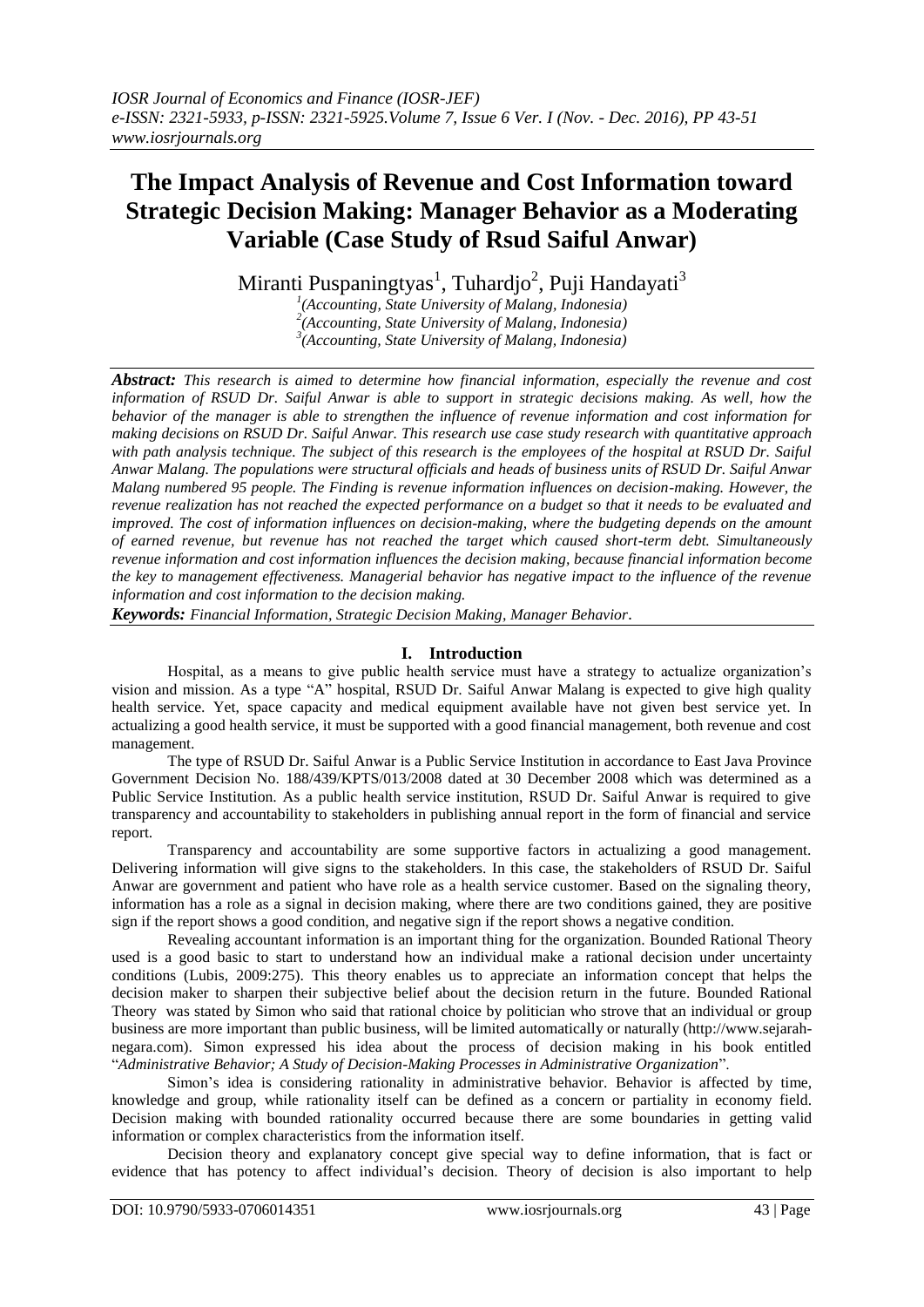understanding why information is a very strong commodity. In addition, an accountant that prepares information needed by manager needs to know this very strong position. One of decision theories used by managers in the organization is probability theory. This theory is used to predict the probability occurred in choice alternative in uncertainty condition. Probability or chance theory is the basic theory in uncertainty decision making (Suharso, 2013:1). Probability theory emphasizes on 3 approaches, they are classical, empirical and subjective approach. Probability of decision alternative is a strategic action in decision making process by management in uncertainty condition. A manager often does decision making that is always risky and in the uncertainty condition (Suharso, 2013:1).

Publishing information by managers to the stakeholders will decrease asymmetric information with the stakeholders. The higher the quality information given, the bigger positive signs of the stakeholders. Decision making is manager's role called decisional role. An effective manager is a leader or manager who is able to make a policy or relevant decision. Organization will run well if the leader or manager has ability in making decision and giving instruction to the organization members. Signaling theory assumes that giving information toward asymmetric information between manager and investor or investor candidate. Signaling theory explains the reason of the importance companies in presenting information toward public (Wolk et al., 2006).

Decision making process is a process that based on the choice of some alternatives existing to overcome any problem faced by the organization. Behavior shown on the performance must be affected by psychology factors in relation to bounded rationality, this theory concerns more on the cognitive boundary than the decision makers (Lubis, 2009:290). This approach often suggests concerning the psychological factor that supports the decision maker's behavior (Lubis, 2009:291).

The effort conducted by the hospital can be carried out by giving understanding toward human resources in the hospital that share value, belief, and individual's behavior to adjust with the changes and developments of external and integration toward hospital internal's strength (Muluk, 1999:1). In understanding the behavior of managers in decision making, it must be related to the ego possessed to human naturally. It goes to psychoanalysis personality theory by Freud who stated that there are three structures of personality they are id, ego and super ego. This structure can be presented dramatically in respect to awareness accessibility or individual awareness range.

Some previous researches like Sucipto (2004) in his article entitled " Management Accountant Implication in Decision Making" concludes that a management accountant must possess skill and broad knowledge in management accountancy field, so information existed in the company can be well, precisely and rationally analyzed especially with the problem occurring, in order to the good and fair decision toward the company.

Iris Vessey (1994) in his journal entitled ""*The effect of information presentation on decision making: A cost-benefit analysis*" stated that traditional point of view is applied in decision making for the more complex tasks, where there may be some strategic ways exist, with trade-off between mistake and effort. Nielsen, Mitchell Nørreklit (2014) in their research entitled "*Management Accounting and Decision Making: two case studies outsourcing*" stated that the Findings showed that management accountancy information and techniques in doing the importance role in respect to the complex situation organizational decision.

## **II. Method**

The research method in this study was case study. It was taken some variables used in this research based on the hypothesis in the research design. There were four variables, they are revenue information variable, cost information, organization Behavior, and decision making.

Data collection in this research had time series which was conducted by interview method, documentation and questionnaire. Data collected was analyzed using analysis tool, called SPSS. Analysis technique used was path analysis. Population in this research was structural government and heads of business unit in RSUD Dr. Saiful Anwar Malang.

This research used all structural government of RSUD Dr. Saiful Anwar as the population numbered 95 people, including Director of RSUD Dr. Saiful Anwar, Comittee of SMF/SFT, structural government, and all heads of business unit.

Data collection used survey technique. Data collection technique used questionnaire and interview that were conducted in the first important weeks. According to Winarno (2011:137), data collection is an identification process and information collection done by the researcher, based on the researcher's aim. Therefore, data collection in this research used questionnaire and interview.

This research was conducted in RSUD Dr. Saiful Anwar Malang. The period of this research was 4 weeks. The questionnaire was given directly to the heads of units and heads of other sub-unit businesses. The interview was carried out at the time the questionnaire was spread. The interview was held to strengthen the questionnaire result.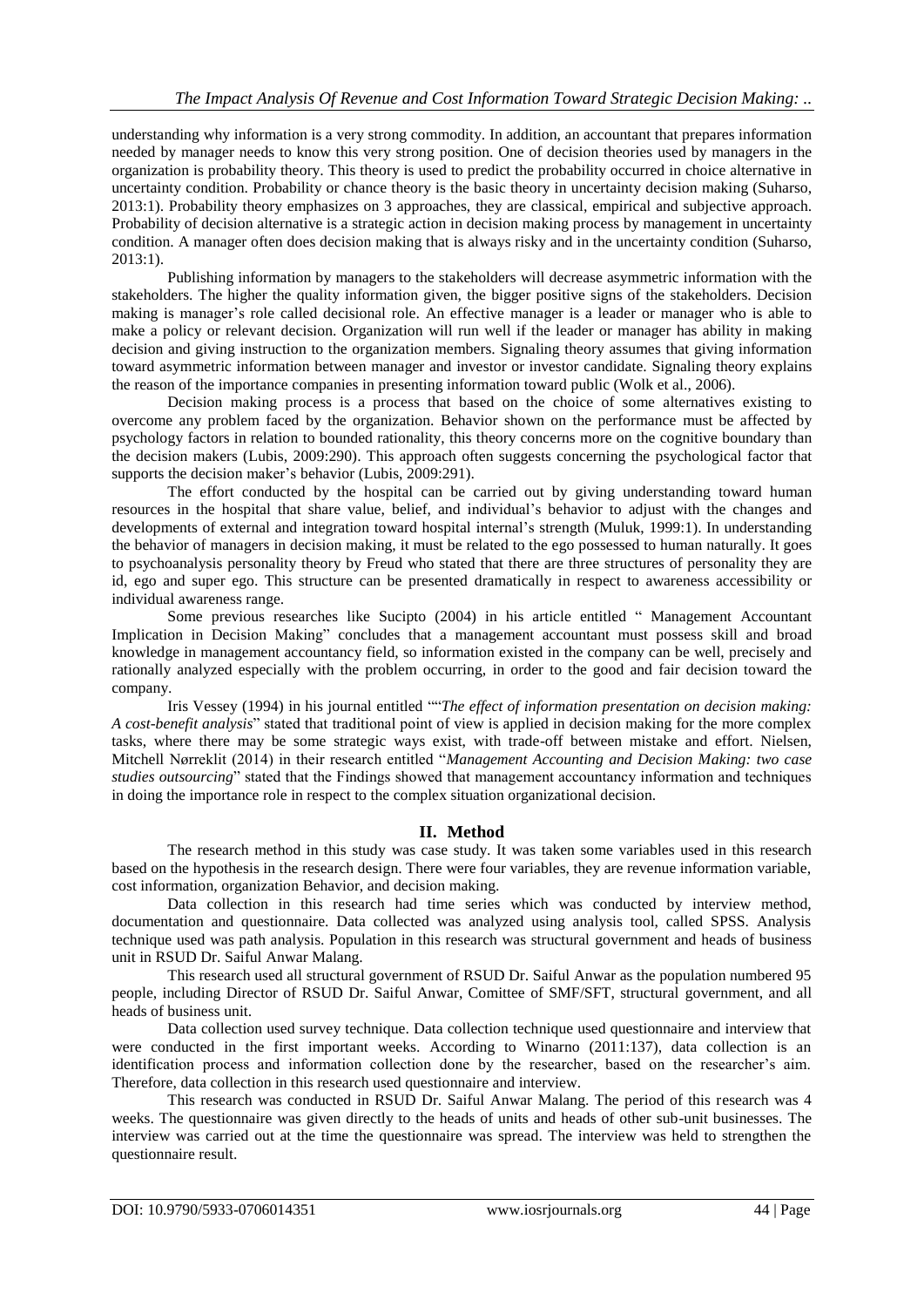Before doing the hypothesis test, it was conducted validity and reliability test first toward the questionnaire. After the questionnaire was stated as valid and reliable, then the questionnaire was spread to the research objects. The hypothesis test and classical assumption test were done using software SPSS version 21.00. The hypotheses test was carried out by testing every paths using hypothesis.

### **III. Discussion**

#### **Aspects of Revenue Information in Decision Making of RSUD Dr. Saiful Anwar Malang**

The result of data analysis said that revenue information give impacts 63.7% toward decision making. This result showed that almost all respondents know the revenue source in RSUD Dr. Saiful Anwar which is the revenue from Provincial Public Service Agency and revenue in return. Based on the analysis numbered 86.4% or 82% respondens from 95 respondents, they agreed that the respondents know about the revenue source.

Information of revenue source was presented generally in annual meeting published in the website of RSUD Dr. Saiful Anwar which is [www.rsusaifulanwar.jatimprov.go.id.](http://www.rsusaifulanwar.jatimprov.go.id/) It shows that the hospital management party applies open management system as the realization of accountability and transparency for all hospital parties. Accountability presentation and financial transparency are a must for RSUD Dr. Saiful Anwar since this hospital status belongs to East Java Provincial Government.

It goes with the concept of *Good Corporate Governance* by Herdinata (2008) who argued that *good corporate governance* is the responsibility of company to obey and do every rule which was set by constitution in the origin country or place of domicile consistently. There are two things to be emphasized in GCG concept that is the importance of shareholder's right to get the right and punctual information. Then, it is the company's obligation to disclosure accurately, on time and transparent toward all information of company performance. To apply *good corporate governance,* it is a need to do financial management transparently, accountably, effective and efficient.

Financial management in Provincial Public Service Agency is expected to make a fixed, effective and efficient financial condition, financial management by doing planning, guidance, supervision and organizational and financial management. In applying financial management, the hospital party uses budget as a tool to do controlling. Besides the internal part, there are external party that do supervision and controlling budget as a tool to do controlling. Besides the internal part, there are external party that do supervision and controlling in financial management.

Transparency and accountability of financial information is needed by the hospital party or even stakeholders to know the further process of financial management conducted in one institution. The government as the stakeholder of provincial public hospital needs a transparent financial information and service to monitor the performance or the service of hospital and budget user to be maximum. Beside the government, the other stakeholders are society that will enjoy or has enjoyed health service in this hospital. By having transparency, it will give information to the society about the facility, price, and service given by the hospital. Hence, transparency and accountability of the hospital is really important to do. It is important not only to promote to the society, but also as a means used by government to monitor.

The decision of Regional Public Service Agency in implying the accountability and transparency for public, is stated in Minister of Home Affairs Decree No. 61 year 2007 about management technique of Regional Public Service Agency, article 31 verse 2 letter a and b which stated that Regional Public Service Agency must apply transparency and accountability principle. Transparency and Accountability of hospital are shown by shareholder including information about financial management and service information given.

Financial information is the mathematic data as a means in decision making. Financial information give signal to managers on how decision is made in relation to the revenue management and fund usage in the performance. The part of financial management that can give an impact toward the manager is the revenue information. It is stated in the revenue account that the revenue of the hospital comes from Regional Public Service Agency revenue and revenue in return. This revenue is already suitable with the revenue budget that has been made Rp. 530.099 billion.

The realization of revenue in year 2015 in attachment 11 reaches 95.7% from the revenue target after Financial Budget Change. This realization in 2015 is much smaller than realization in 2013 and 2014, when the revenue condition had surplus with percentage 111.84% and 152.21%. The condition of revenue realization which is not suitable with the budget target can happened because of some factors, such as service quantity (volume) gap, composition of service gap, or market segment difference than the previous year. This gap occurred in Regional Public Service Agency revenue post with the gap 4.45% from the total budget revenue of Regional Public Service Agency.

The deficit gap of 4.45% can be assumed as an inability of the hospital in reaching the revenue target. Operational revenue of hospital that comes from health service really depends on the total patients come. The market segment from health service unit has been determined and arranged into policy of reference system by the Government of Province East Java. This deficit gap is also caused by the lateness of patient health service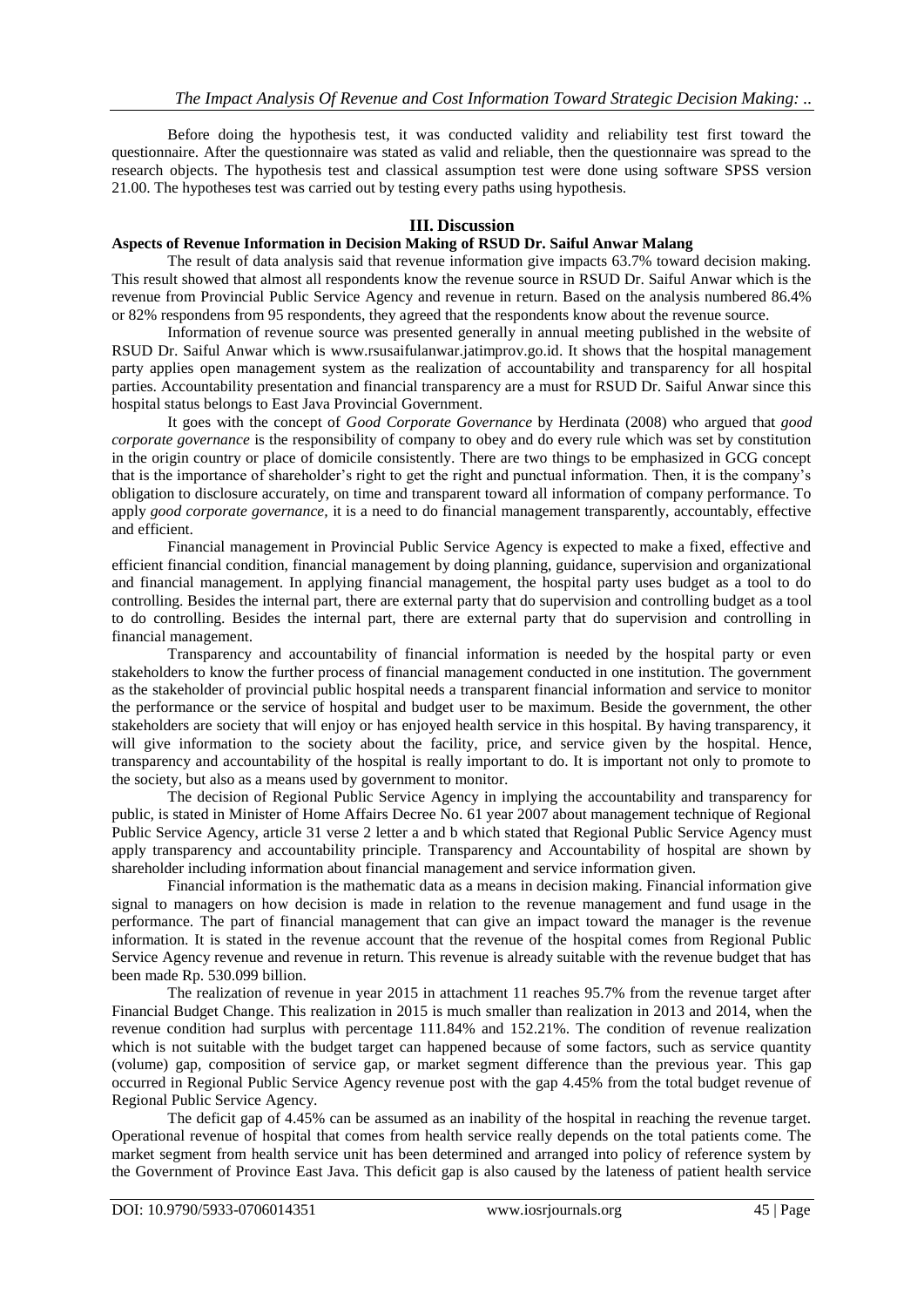cost payment guaranteed by the insurance. This condition is a sign for the managers to evaluate health service for public. It is already explained in signalling theory that information stated by the organization party is an important information for all parties. A research conducted by Ball and Brown (1968) in Rahmawati (2012) said that market will responds positively toward bad news in good news profit announcement period and the market responds negatively toward bad news profit announcement.

Basically, budget arrangement for the next period is based on the performance achievement, performance indicator, shopping standard analysis and minimum service standard. If it is discovered more, the revenue in 2013 and 2014 are considered very good or even beyond the target. Thus, budget target in 2015 is improved in respect to revenue achievement in the previous year that is thought good enough. However, in reality, the revenue in 2015 decreased significantly. Therefore, it needs an evaluation about the revenue post in 2015, especially Regional Public Service Agency revenue. What are the internal and external factors revised to achieve budget target in revenue information.

The government, however, elucidate the revenue information as a basic used to determine type of tax and the tax required and paid by that company. Besides, revenue information is really useful to control budget in relation to the regional budget as one of the fund sources. For society, this revenue information is useful in determine the hospital ability in fulfilling health service facility and health service.

The result of this research is in correlation to the previous research concerning about revenue by Kusumadewi and Adam (2013) that the revenue cycle of accounting system information of RSUD Dr. "X" needs to be evaluated in managing the revenue, pertaining good relation between the related parties to the revenue cycle so that accounted information can be well achieved, and evaluating the procedure as well as flowchart of the revenue cycle.

This research finding can also indicate that it still needs a management improvement in the revenue and the good communication between the related parties as well as major improvement in increasing the revenue. The range of revenue realization can affect the hospital related to the external party.

The revenue management attempted by RSUD Dr. Syaiful Anwar related to the plan, monitoring, and control have been implemented into the budget plans. It requires a good control to achieve the target revenue so that the revenue received meets the expectation of the well made budget plan. The unfinished target revenue can affect the cost making the fund management to be less maximum.

This result is in correlation to the Paress's, 2004; and Kahn and Baron's, 1995 research stated that when this high cost information create an improved revenue, the individual decision to get the information really depends on the value of the information. This is in line to the research about revenue information in the hospital. The reason is that when revenue achieved has either increased or decreased, it will produce useful information in making decision related to the use of budge for funding.

#### **Cost Information Significantly Influence the Decision Making**

The result of analysis stated that cost information has influence of 32.9% to the decision making. The result shows that out of 95 respondents, 59 respondents or 62.1% answers knowing about cost management in the hospital. The funding that has been done is the exceeding of Locally-Generated Revenue (LGR), other legal LGR, employee cost from the direct cost, product and service costs, and capital cost as well as primary debt payment. However, 37.9% of the respondent stated their incomprehensibility about budgetary control and cost effectiveness.

Generally, the item cost known by the respondent was a general item to be done by its division. Meanwhile, the budgetary control and cost effectiveness were explicit information in the financial statement which is affected by the cost performance. A manager has to attempt to increase cost effectiveness by controlling the funding. The budget planning is one of control of management so that over budgeting does not happen. The budgeting can also be useful as a guide line in achieving performance in the public service agency. The activity implementation or health service implementation in 2015 in the hospital were based on the well made budget plan in the early 2015.

This budget function as a control of cost utilization is in correlation to the budget concept according to Saputra (2005:5) stated that budget is formal and systematic approach, and the implementation of management's responsibility in the planning, coordinating, and supervising. This responsibility in supervising makes the budget as a control of cost. The quantity of budget for service cost is 89.15% and the non-service cost is 10.85% from the budget plan in 2015. The realization of regional cost in 2015 reached 90.61% of the budget or Rp. 895.6 Billion (Exhibit 11). The funding obtained from SILPA in 2014 is Rp. 109,334,499,782.58 and the cost expending is Rp. 5,000,000,000.00 for the primary debt payment. The relevant cost expended by the management party is Rp. 45.6 Billion.

This is one of efforts from the management party in making cost effectiveness and to work by using the budget as a control. Besides, the impact of less maximum of the hospital revenue in 2015 ensured costs saving.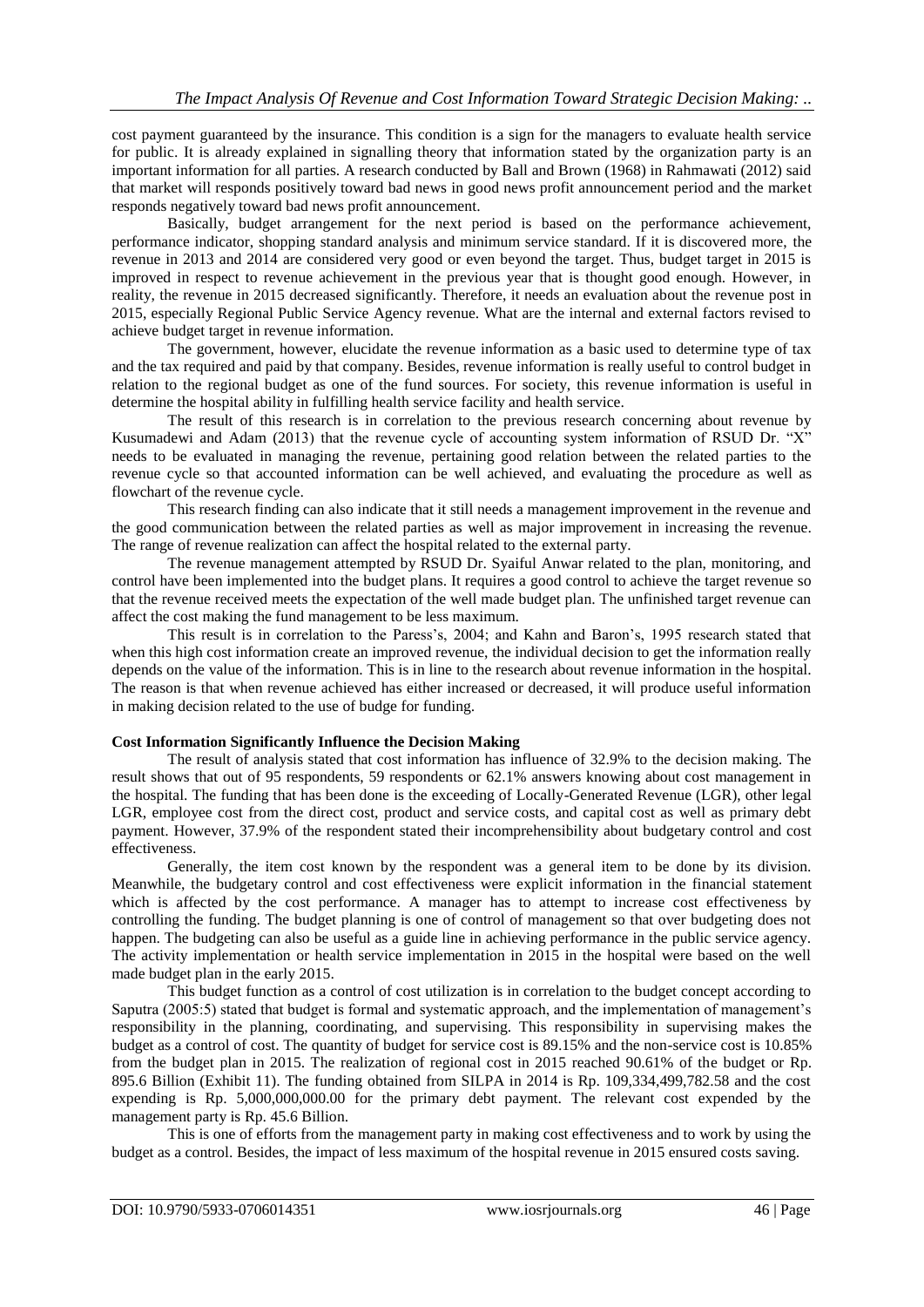Another impact is causing the hospital to make short-terms debts because of the rise of medical needs for the health service. The use of resources can be efficient if all the available resources is wholly used and the use pattern is done as it is should be, so that there are no other use patterns that will give any additional prosperity to society / individual (Sukirno, 2008).

This condition can provide signal of information to the management party in evaluating cost performance in one year. The cost information realization ensuing cost saving because of activity effectiveness and cost efficiency will give a bad news in making decision. It has been stated in the signaling theory on how an organization should give a signal to the user of financial statement. This signal can be an information related to the job has been done by the management to realize the will of the shareholders. Signal theory explains that information to be given by the hospital provides a signal to reduce asymmetrical information. The shareholders will be more certain if information provided related to organization was done by a manager because this condition can ensure the shareholders that the information obtained is the same as the manager's information.

In accordance with the asymmetrical theory, (Scott, 2012) stated that external corporation party does not have the same information as the internal party about the prospect as well as the risk of the corporation. Cost information provides an imagery of cost calculation happened so that the management party can execute the effective and efficient of organization use of funding especially in the health field. Cost efficiency according to Bastian (201;2008) can be interpreted as the outcome of organization which is done by using cost saving and in the form of activity to realize the aim yet still ensure its good quality. This calculation is important action in forming "efficiency" culture with casuistic and accidental characteristics (Bastian, 2008;201).

Cost information can also be a reference material for the manager in deciding the major cause of the arise of health cost such as medicines, medical equipments, etc. Those costs later on will be inscribed in the actual cost report so that the information to be given is up to date and can be seen as a consideration for decision making by the hospital manager.

This research result is correlated to Suedi (2012) stated that Accounted management is a system where all the financial accounting data come in is to be selected and soon the manager will take some decision to achieve the special aim of the corporation. Not all of the available information can be reference materials in taking a decision, cost information containing mathematical data that reflects the successfulness can be used as the consideration material of decision making.

This research result is correlated to the previous research by Lengauer, Mayr, and Parasote (2006) stated that contribution cost system for the available information from the cost, establish a basis for some decisions, such as deciding prices. The previous research result showed that decision to buy often seems profitable from its reality, so that the decision in deciding either other relevant or irrelevant costs can affects further decision.

The decision of cost in the hospital is also determined according to the relevant and irrelevant cost. The activity of fulfilling the needs of medicines and medical equipments will seem to be profitable in the investment activity. In this period, the fulfillment of the needs of medicine can be done by making a decision to make a debt because the revenue target is not appropriate to the budget. The relevant cost is a cost that is different and estimated to show between various alternatives. Relevant cost happened in the hospital such as the submission of short-terms debt which useful to buy medicines and medical equipments. The decision to submit a debt to a third party can be affected by the less maximum revenue level on 2015. In the hospital, the benefit of relevant cost is as deciding factor in making a decision to whether or not a choice will be executed. The hospital's manager will compare the cost and alternative benefit of one cost with another. The relevant cost will be more considered in making a best decision among other alternatives. The cost factor will be in more consideration because the management can adjust the outcome cost compared to the revenue earned.

#### **Revenue and Cost Information Significantly and Simultaneously Affect the Strategic Decision Making.**

The result of data analysis shows that revenue and cost information affects 83% of strategic decision making while other 17% is affected by other variables. There are 83 respondents or 87.3% of 95 respondents agree that revenue and cost information can affect the decision making. The available information will become a consideration material by the manager in making a decision.

This shows that revenue and cost information which are the part of accounting information is a tool in making a decision. The concept of accounting information used in the hospital is used in strategic planning, management supervising, and operational evaluating. Accounting information is very useful to internal hospital party in formulating and deciding a policy in managing its business.

Making a decision is a long set where a manager demanded to use his rationality in deciding a strategic decision. According to Lubis (2009) in rationalizing a right solution, there is a condition where a hospital manager confronts confusion (ambiguity) and has restrictiveness cognitive in taking a decision. Bounded rationality theory states the same thing that basically a manager has restrictiveness cognitive and easily trapped in an ambiguous situation.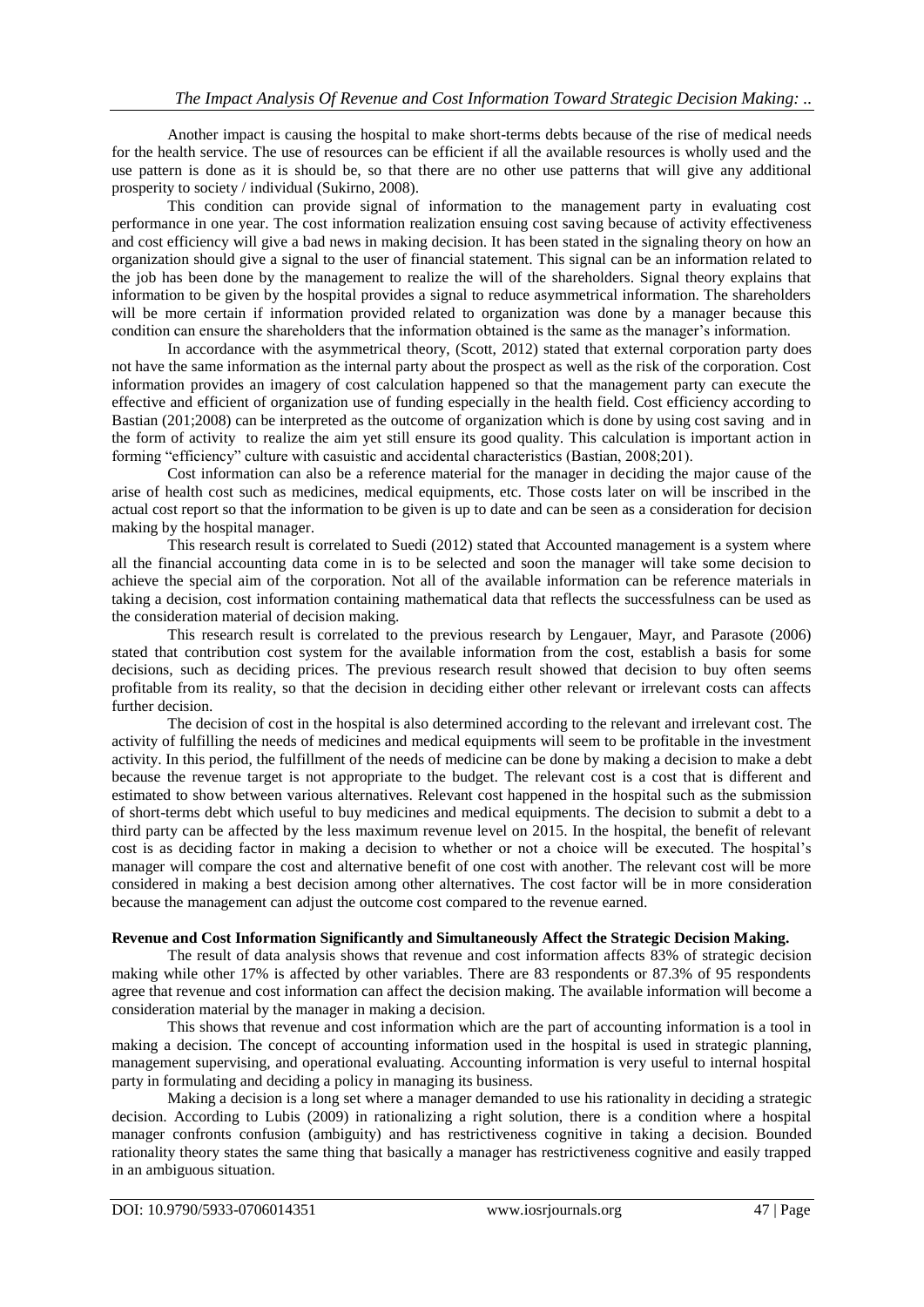In this research, ambiguity and restrictiveness cognitive can happen if there are many alternative choices available. The creativity and innovation done by a manager is expected to get better of various alternatives so that he can decide the best choice. The best decision means a decision which capable to provide a satisfaction to every party. The alternative decision so that it becomes a strategic decision is really related to the probability theory which is a basis of making a decision in an uncertainty condition. The probability value of the decision taken by the hospital manager always contains a risk in an uncertainty condition.

In the bounded rationality theory, the decision making uses this approach usually more emphasizing in the intuitional, experience, and judgment aspects instead of logical steps. According to this research, the decision making by using intuition and experience is not enough to represent the role of a hospital manager that is capable to act objectively and choose a right decision. A rational decision to be chosen in this research is based on the available data information.

The information is supposed to help manager in solving ambiguous problem and restrictiveness cognition he acquired. The type of accounted management information used by the manager in making a decision is financial and non-financial information. Financial information in the form of realization budget report shows that revenue information received by the hospital is only fulfilling the target of 95%. Cost information happened in RSUD Dr. Saiful Anwar Malang experienced a trimming cost because of the realization of the revenue has not fulfilled the target yet. Non-financial information was focused in the service according to the standard of accreditation version RS 2012 and version JCI, the SPM indicator that meet the target, BOR, ALOS, BTO, TOI, NDR, and GDM as well as IKM.

The decision making is a repeated process involving a confession of opportunity and problem, acquiring data, understanding the formation content, finding alternative, evaluating them, the choice and its implementation. The sum of information is not more important than the quality of the information, so that a manager has to decide which information he needs in taking a strategic decision.

This result is correlated to Nielsen, Mitchell, Norreklit (2014) which stated that accounted management information and technique information is an important role in relation with a complex and strategic organizational decision situation. Information that holds an important role with the complex organizational decision is suitable with the condition of RSUD Dr. Saiful Anwar Malang. Revenue and cost information provides accurate data about all hospital activities related to the funding.

This research result is also correlated to the research of Zager and Zager (2006) who conclude that financial information can be very useful in estimating current business quality and creating assumption for more successful business in the future. Financial information provides an accurate financial information so that the future value can be predicted by calculating on how much estimation of the future value. The better the quality of information use, the better the estimation of business quality in the future.

#### **Manager's Behavior Strengthen the Influence of Revenue and Cost Information against Decision Making.**

The result of data analysis shows that behavior can strengthen the influence of revenue and cost information by 85.2% against the decision making while the other 14.8% is influenced by other variables. There are 82 respondents or 86.3% of 95 respondents agree that behavior can influence the decision making of a manager in taking a decision that based on the available information. Behavior manager proved significant in influencing the revenue and cost information to strategic decision making. The negative predictive value indicates that the behavior manager's effects given is negative, it's mean that the behavior of the manager gave the effect of reducing the influence of income and expense information to strategic decision making.

Behavior can influence someone's act in using his rationality. The psychological factor plays important role in influencing the behavior of the decision maker (Lubis, 2009:291). The psychological side pushing someone's behavior is of course supported by the individual characteristic. This individual characteristic is capable to form everyday's behavior with various characters. Someone who is capable in maintaining his personality well then he will have good behavior in acting.

According to Freud in Semium (2006), there are three human personality that influence someone in acting namely id, ego, and super ego. These three things can be in contradiction one with another, so when they are connected to the decision making of RSUD Dr. Saiful Anwar often arising conflict of interest inside one's individual as a manager or director. Someone often acts according to his ego, yet the manager of RSUD Dr. Syaiful Anwar is expected to balance between his own will, social will, and his inner heart. This conflict of interest which happened in the RSUD Dr. Syaiful Anwar so far has achieved a good solution and not to be allowed its continuation. The management party swiftly and exactly can overcome things that can inflict conflict because of id, ego, and super ego inside someone's self.

This result of this research is capable in confirming the Freud personality theory in this research, which is psychoanalysis personality stated that human's behavior is influenced by id, ego, and super ego in pushing the manager in acting. In acting, management party of RSUD Dr. Saiful Anwar has technique ability and the concept ability that is good enough in influencing their performance. By having those abilities, a manager has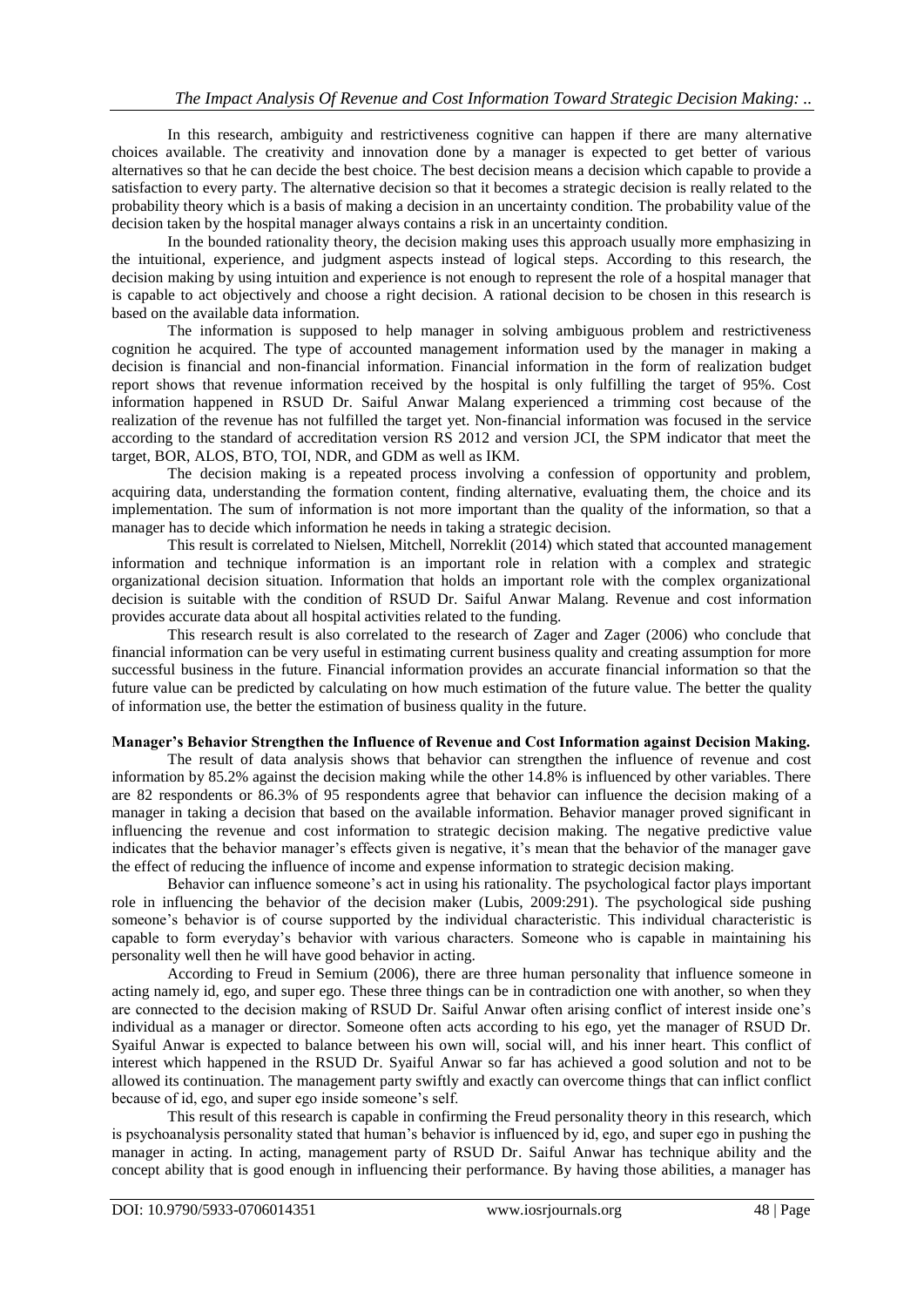optimistic and self confidence behavior so that it can build the manager's psychological side personality. The ability of someone basically connected to the character adhering onto individual. The bigger the ability, the clearer and the more mature the character adhering inside someone.

The behavior showed by a manager can be interpreted as a tendency in making a decision. If one manager tends to be hasty or instant in making a decision then that matter will not be so useful. The reason why instant decision is not useful is because the manager does not analyze further the available information. Just like what has been explained before that the decision making is a long enough process so that it can be concluded on a decision.

In this long process requires creative and innovative ideas so that the long process resulting an accurate decision and sophisticated problem solving. A manager behavior in leading an organization can be indicated through his creative and innovative behavior, creative in solving existing problem by choosing appropriate alternative decision. Innovative behavior is expected arise on the decision from the manager to solve problem. An innovative performance in solving manager's duty will not arise the same problem and the same solution.

The process of making a decision is executed in various forms such as share decision making and participate decision making, however one of major duties of a leader is capable to make decision. In performing his duty as a decision maker, a leader has an opportunity to apply his creativity. In RSUD Dr. Syaiful Anwar, the decision making uses participative decision making. The decision making such as this is important in order to strengthen a democracy life. This contains an implication that the function of decision making is actually a set of leading behavior in implementing leader's duty.

This research result is correlated to the research Vessey (1994) in his journal article stated that traditional view applied to making a decision in the more complex duties, where some of exact strategies available, with a trade-off between the fault and effort. The decision making behavior also encourages in overcoming the process of solving problem. The behavior shown by the hospital manager is influenced by some exact strategies available so that in making a decision also encourage the possibility of problem solving.

The research about this behavior different to the Rana, Khan, and Baig Findings (2014) stated that the positive and significant effect from advice-seeking information search, digital information search, the dependence on the heuristic and the education on the behavior of risky decision making. Beside the dependence on the heuristic, the revenue has a positive and significant effect on both behavior information search. The reason is possibly that the dependence on the heuristic can cause the investor to be psychologically bias, which causing a serious damage for their investment.

The result show that manager behavior reduce the effects of the revenue and cost information. Thus, in this research the decision taken by a manager can be depend on its psychological side, and the possibility of risk level happened in making a decision. The strongest emphasis on the psychological side of individuals can lead to a decrease the influence of financial information that is revenue and cost information on influencing strategic decisions.

#### **IV. Conclusion**

Based on the data analysis result and discussion of the findings conducted, it can be concluded that revenue information affects strategic decision making. The revenue information has a role in helping managers in deciding the fund allocation effectively and efficiently. Hence, a good revenue management impacts on the cost allocation so the manager can make a decision for investment. Cost information affects strategic decision making. The cost information has a role in helping managers to decide the effectiveness and the efficient of revenue source usage. By this, managers can decide an effective and efficient cost planning in the future.

The revenue and cost service have a significant impact toward strategic decision making. It shows that revenue and cost service can help the manager of hospital in strategic decision making to improve the quality of service and performance of the employee. The Behavior of manager has been significantly proven the impact and revenue and cost information toward the strategic decision making. It also reflects that the financial information used by the manager in decision making and the tendency of manager's behavior affect the weaken of decision making based on the information available. The negative predictive value indicates that the behavior manager's effects given is negative, it's mean that the behavior of the manager gave the effect of reducing the influence of income and expense information to strategic decision making. The researcher could not conduct a research to the Director and Vice Director of RSUD Dr. Saiful Anwar Malang because of the complicated bureaucracy. The questionnaire could not run well because there are some respondents who have not understood the revenue and cost information in RSUD Dr. Saiful Anwar Malang.

Based on the findings, the researcher suggests socialization about financial information toward the employees in structural position so the employees understand about the revenue and cost in RSUD Dr. Saiful Anwar. It is also needed an improvement in revenue and cost management so the budget target that cannot be reached in the previous year can be improves in the next period. A website update about financial and service information is needed so that the public knows this information continuously. For the next researcher, it is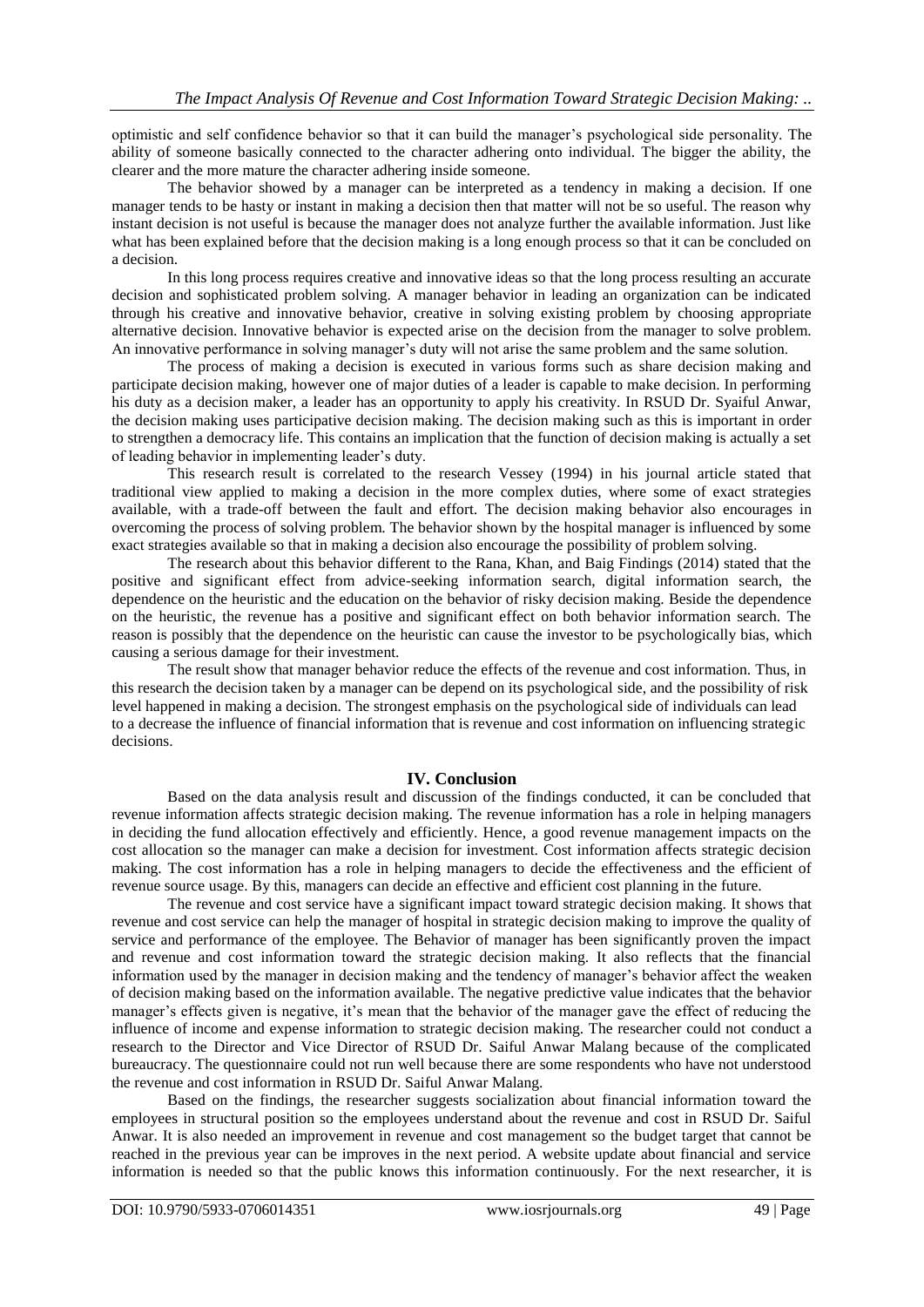suggested to broaden the scope of financial information if hospital, especially of hospital of Regional Public Service Agency form, which is related to the probability in decision making, bounded rationality theory and probability theory in doing decision making process, and also personality test in testing someone's Behavior in an organization.

#### **References**

- [1]. Iris Vessey, The effect of information presentation on decision making: A cost-benefit analysis, (1994).
- [2]. Bambang Suedi, 2012. Peran Akuntansi Manajemen dalam pengambilan keputusan manajerial
- [3]. Areta Widya Kusumadewi dan Helmy Adam (2013) sistem informasi akuntansi siklus pendapatan pada RSUD Dr. "X"
- [4]. Katarina Zager, Lajos Zager ( 2006). The Role of Financial Information in Decision Making Pocess<br>[5]. Lars Braad Nielsen, Falconer Mitchell, Hanne Nørreklit (2014). *Management Accounting and Dec*
- Lars Braad Nielsen, Falconer Mitchell, Hanne Nørreklit (2014). *Management Accounting and Decision Making : two case studies outsourcing*
- [6]. Sucipto (2004). Penerapan akuntansi manajemen dalam pengambilan keputusan
- [7]. [Domènec Melé,](http://www.emeraldinsight.com/author/Mel%C3%A9%2C+Dom%C3%A8nec) (2010). Practical wisdom in managerial decision making [8]. Hifza Mahmood Rana, Junaid Khan and Adeela Asif Baig (2014). Infor
- Hifza Mahmood Rana, Junaid Khan and Adeela Asif Baig (2014). Information searches as a mediator between Income and risky decision-making behavior and influence of education on risky decision-making behavior: a study from Pakistan
- [9]. Peress, J. (2004). ", 17(3), 879-914. Wealth, Information acquisition and portfolio choice", The Review of Financial Studies [10]. Eva Bolfiková, Daniela Hrehová, Jana Frenová (2010). Manager's decision-making in orga
- [10]. Eva Bolfíková , Daniela Hrehová , Jana Frenová (2010). Manager's decision-making in organizations empirical analysis of bureaucratic vs. learning approach.
- [11]. Vera Lengauer, Adelheid Mayr, Sandie Parasote. (2006). The impact of accounting information on management's decision-making process

# **Books:**<br>[12].

- [12]. Abdullah, Ikhsan. 2009. Pengaruh Pembagian Dividen Kas dan Arus Kas Bersih Terhadap Harga Saham di Perusahaan Manufaktur Jenis Consumer Goods yang Terdaftar dalam Bursa Efek Indonesia Tahun 2004-2007. Tesis. Sekolah Pascasarjana Universitas Sumatera Utara. Medan.
- 
- [13]. Anonim. 2014. Laporan Keuangan Tahunan RSUD Dr. Saiful Anwar Malang Tahun 2014. Malang: RSUD Dr. Saiful Anwar.<br>[14]. Anonim. 2014. Tentang *Bounded Rationality Theory* http://www.sejarah-negara.com/tentang-teori-rasi [14]. Anonim.2014. Tentang *Bounded Rationality Theory* [http://www.sejarah-negara.com/tentang-teori-rasionalitas-terbatas-herbert](http://www.sejarah-negara.com/tentang-teori-rasionalitas-terbatas-herbert-simon)[simon.](http://www.sejarah-negara.com/tentang-teori-rasionalitas-terbatas-herbert-simon) Diakses tanggal 10 Agustus 2016.
- [15]. Anonim. 2015. Tentang Teori Kepribadian [\(http://www.ilmupsikologi.com/2015/10/pengertian-dan-teori-kepribadian-menurut](http://www.ilmupsikologi.com/2015/10/pengertian-dan-teori-kepribadian-menurut-para-ahli.html)[para-ahli.html](http://www.ilmupsikologi.com/2015/10/pengertian-dan-teori-kepribadian-menurut-para-ahli.html) ). Diakses pada tanggal 10 Agustus 2016
- [16]. Anonim. 2010. Tentang Teori Kepribadian (http://atpsikologi.blogspot.co.id/2010/02/teori-teori-kepribadian-ada-empat-teori.html) . diakses tanggal 10 Agustus 2016
- [17]. Arikunto, S (2002). Prosedur Penelitian, Suatu Pendekatan Praktek. Jakarta: PT Rineka Cipta.
- [18]. Arikunto, S. 2010. Prosedur penelitian : Suatu Pendekatan Praktik. (Edisi Revisi). Jakarta: Rineka Cipta
- [19]. Barnard, Chester. I. 1992. Organisasi dan manajemen, Struktur, Perilaku dan proses. Jakarta: Gramedia
- [20]. Bungin, Burhan. 2005. Metode Penelitian Kuantitatif: Komunikasi Ekonomi dan Kebijakan Publik Serta Ilmu-Ilmu Sosial Lainnya. Jakarta: Gramedia Pustaka.
- [21]. Dyckman, Thomas R. 2000. Akuntansi Intermediate, Edisi Ketiga, Jilid Satu, terjemahan Munir Ali, Erlangga, Jakarta.
- [22]. Dyckman, Thomas R.,Ronald E.Dukes dan Charles J.Davis. 2002. Akuntansi Inetrmediate. Edisi ketiga. Jilid Satu. Penerbit
- Erlangga. Jakarta. [23]. Freud, Teori Kepribadian [\(http://dimas-p-a-fib11.web.unair.ac.id/artikel\\_detail-98612-Etika%20dan%20Kepribadian](http://dimas-p-a-fib11.web.unair.ac.id/artikel_detail-98612-Etika%20dan%20Kepribadian%20Teori%20Kepribadian%20Menurut%20Sigmund%20Freud.html)  [Teori%20Kepribadian%20Menurut%20Sigmund%20Freud.html\)](http://dimas-p-a-fib11.web.unair.ac.id/artikel_detail-98612-Etika%20dan%20Kepribadian%20Teori%20Kepribadian%20Menurut%20Sigmund%20Freud.html) di akses tanggal 9 Februari 2016
- [24]. Granof, Michael H., Philip W., Bell, Financial Accounting Principles and Issues, Fourth Edition, Prentice Hall Inc., Englewood Cliffs, 1991.
- [25]. George R. Terry an Leslie W. Rue, (2000). Dasar-dasar Manajemen. (Edisi Bahasa Indonesia). Jakarta: Bumi Aksara.
- [26]. Hadibroto, S., Sukadam, Sudardjat, Akuntansi Intermediate, PT. Ichtiar Baru Van Hoeve, Jakarta, 1985.
- [27]. Harahap, Sofyan Safri, Teori Akuntansi, PT. Raja Grafindo Perseda, Jakarta, 1993.
- 
- [28]. Harahap, Sofyan Syafri. 2002. Akuntansi Aktiva Tetap. Bumi Aksara: Jakarta. Hendriksen, Eldon S., Accounting Theory, Fifth Edition, Richard D.Irwin Inc., Homewood, Illinois, 1990.
- [30]. Ikatan Akuntan Indonesia, 2014. Standar Akuntansi Keuangan, Penerbit Salemba Empat, Jakarta.
- [31]. Ivancevich, John M., Robert Konopaske, dan Michael T. Matteson. 2005. Perilaku dan Manajemen Organisasi Jilid 2. Jakarta: Erlangga..
- [32]. Kieso, Donald E., Jerry J. Weygandt, dan Terry D. Warfield, 2014. *Intermediette Accounting*,IFRS *Edition*. Second Edition, Willey, Jakarta.
- [33]. Kurnia, Ahmad.2013. Tentang *Bounded Rationality Theory* [http://teknikkepemimpinan.blogspot.co.id/2013/03/penerapan-teori](http://teknikkepemimpinan.blogspot.co.id/2013/03/penerapan-teori-keputusan-dalam_5095.html)[keputusan-dalam\\_5095.html.](http://teknikkepemimpinan.blogspot.co.id/2013/03/penerapan-teori-keputusan-dalam_5095.html) Diakses tanggal 10 Agustus 2016.
- [34]. Lubis, Arfan Ikhsan. 2011. *Akuntansi Keperilakuan*. Edisi 2.Penerbit Salemba Empat : Jakarta.
- [35]. Mulyadi, 2005, *Akuntansi Biaya*, edisi 5, Aditya Media.: Yogyakarta.
- [36]. Niswonger, C.Rollin, Fess, Philip E., Prinsip-Prinsip Akuntansi, Edisi Ketujuhbelas, Erlangga, Jakarta, 1999.
- [37]. Permendagri No. 61 Tahun 2007 tentang Pengelolaan Keuangan Badan Layanan Umum Daerah. [\(http://www.kemendagri.go.id/produk-hukum/2007/11/07/peraturan-mendagri-no-61-tahun-2007\)](http://www.kemendagri.go.id/produk-hukum/2007/11/07/peraturan-mendagri-no-61-tahun-2007). Diakses tanggal 08 Februari 2016.
- [38]. PP. Republik Iindonesia Nomor 23 Tahun 2005 Tentang Pengelolaan Keuangan Badan Layanan Umum. (http://www.dephut.go.id/uploads/files/PP23\_2005.pdf) . Diakses tanggal 9 Februari 2016.
- [39]. Rumah Sakit Syaiful Anwar. Laporan Keuangan. [\(http://rsusaifulanwar.jatimprov.go.id](http://rsusaifulanwar.jatimprov.go.id/) ). Diakses tanggal 08 Februari 2016.
- [40]. Smith, Jay M., Skousen, K.Fred, Akuntansi Intermediate Volume Komprehensive, Edisi Kesebilan, Jilid Dua, terjemahan Alfonsus Sirait, Erlangga, Jakarta, 1993.
- [41]. Soemarso, 2003*, "Akuntansi Suatu Pengantar II",* Salemba Empat ; Jakarta Stice, Earl K., James D. Stice dan K. Fred Skousen, 2005. Akuntansi Intermediate, Edisi Kelima Belas, Terjemahan Safrida R. Parulian dan Ahmad Maulana, Salemba Empat, Buku 1, Jakarta.
- [42]. Supriyono. 2011. *Akuntansi Biaya, Pengumpulan Biaya, dan Penentuan Harga Pokok*. Buku satu edisi dua. Yogyakarta:BPFE.